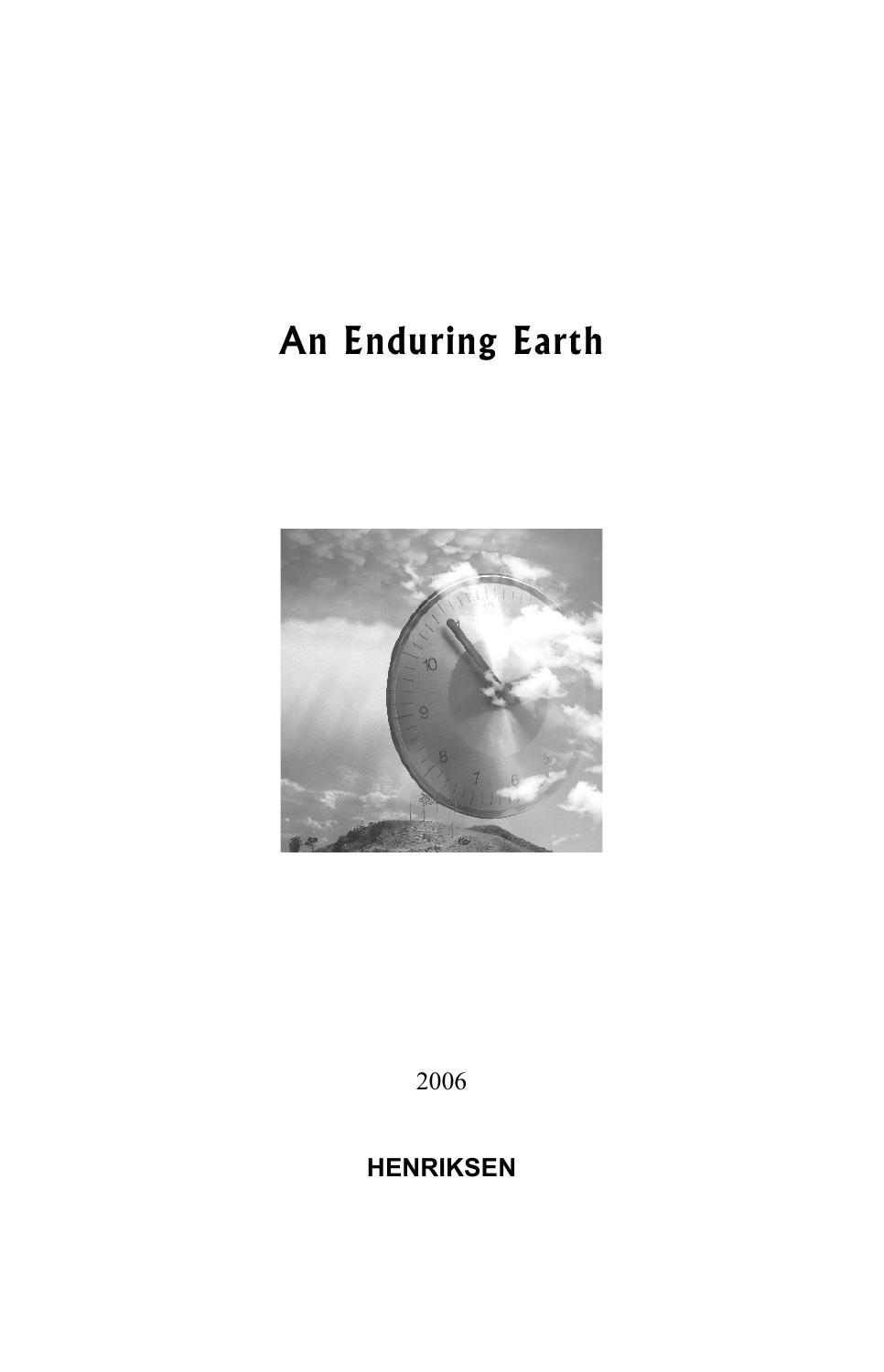#### Title: An Enduring Earth

© S.E. M.G. & J.E. Henriksen

Parts of this publication may be reproduced if the authors are acknowledged.

> Published by SE & MG Henriksen Belmont, Australia

Copies of this book may be requested by writing to

PO Box 184 Belmont 2280 NSW Australia or at www.biblefocus.net

ISBN 0-646-46553-8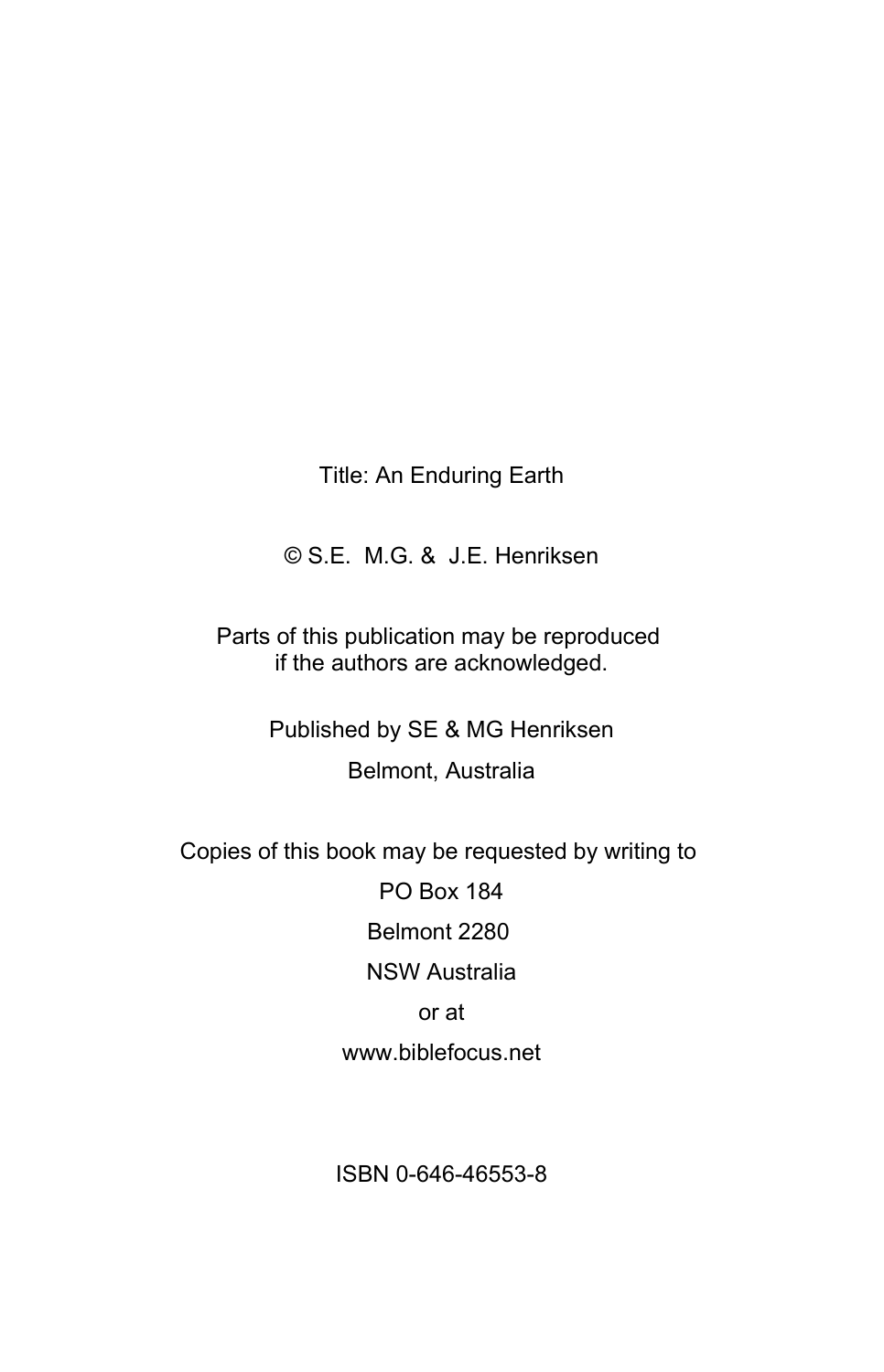# **Contents**

### Preface

| One:         | The Concept of Eden Restored1                        |  |
|--------------|------------------------------------------------------|--|
| Two:         |                                                      |  |
| Three:       | Old and New Testament equally important13            |  |
| Four:        |                                                      |  |
| <b>Five:</b> |                                                      |  |
| Six:         |                                                      |  |
| Seven:       |                                                      |  |
| Eight:       |                                                      |  |
| Nine:        |                                                      |  |
| Ten:         |                                                      |  |
| Eleven:      | To Pray Towards Jerusalem99                          |  |
| Twelve:      |                                                      |  |
|              |                                                      |  |
|              | <b>Fourteen:</b> Earthquake, Thunder and Darkness119 |  |
|              |                                                      |  |
|              |                                                      |  |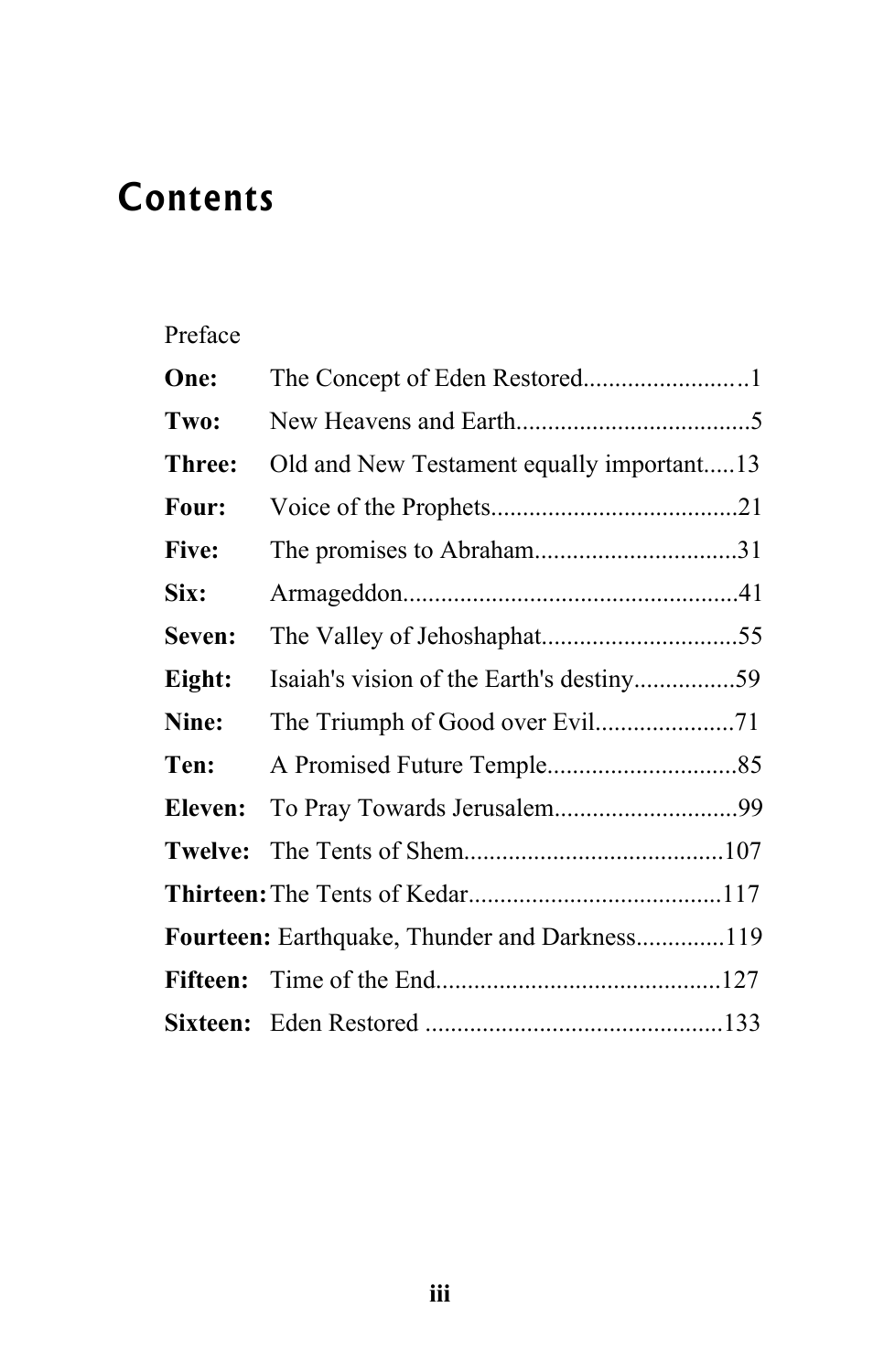#### **Abbreviations**

| BCE        | Before Common Era                                   |
|------------|-----------------------------------------------------|
| CE.        | Common Era                                          |
| Chron.     | Chronicles                                          |
| Cor.       | Corinthians                                         |
| Cp.        | Compare                                             |
| Deut.      | Deuteronomy                                         |
| Eccl.      | Ecclesiastes                                        |
| Eph.       | Ephesians                                           |
| ESV        | <b>English Standard Version</b>                     |
| Gen.       | Genesis                                             |
| Hab        | Habakkuk                                            |
| <b>JPS</b> | Jewish Publication Society Hebrew-English Tanakh    |
| Matt.      | Matthew                                             |
| NIV.       | New International Version, translation of the Bible |
| Rev.       | Revelation                                          |
| Sam.       | Samuel                                              |
| V          | Verse                                               |
| WEB        | World English Bible                                 |
| Zech.      | Zechariah                                           |
|            |                                                     |

Where a scriptural quote has no source noted the quote is from the King James Version. The English translation that was chosen based on it being the closest to a word for word translation, or clearest, while still being in modern English from the original Hebrew.

### **Source of Illustrations**

**Page 54** Map source is Oxford Bible Atlas Ed May, H.M. 1962. p69 Oxford University Press, London.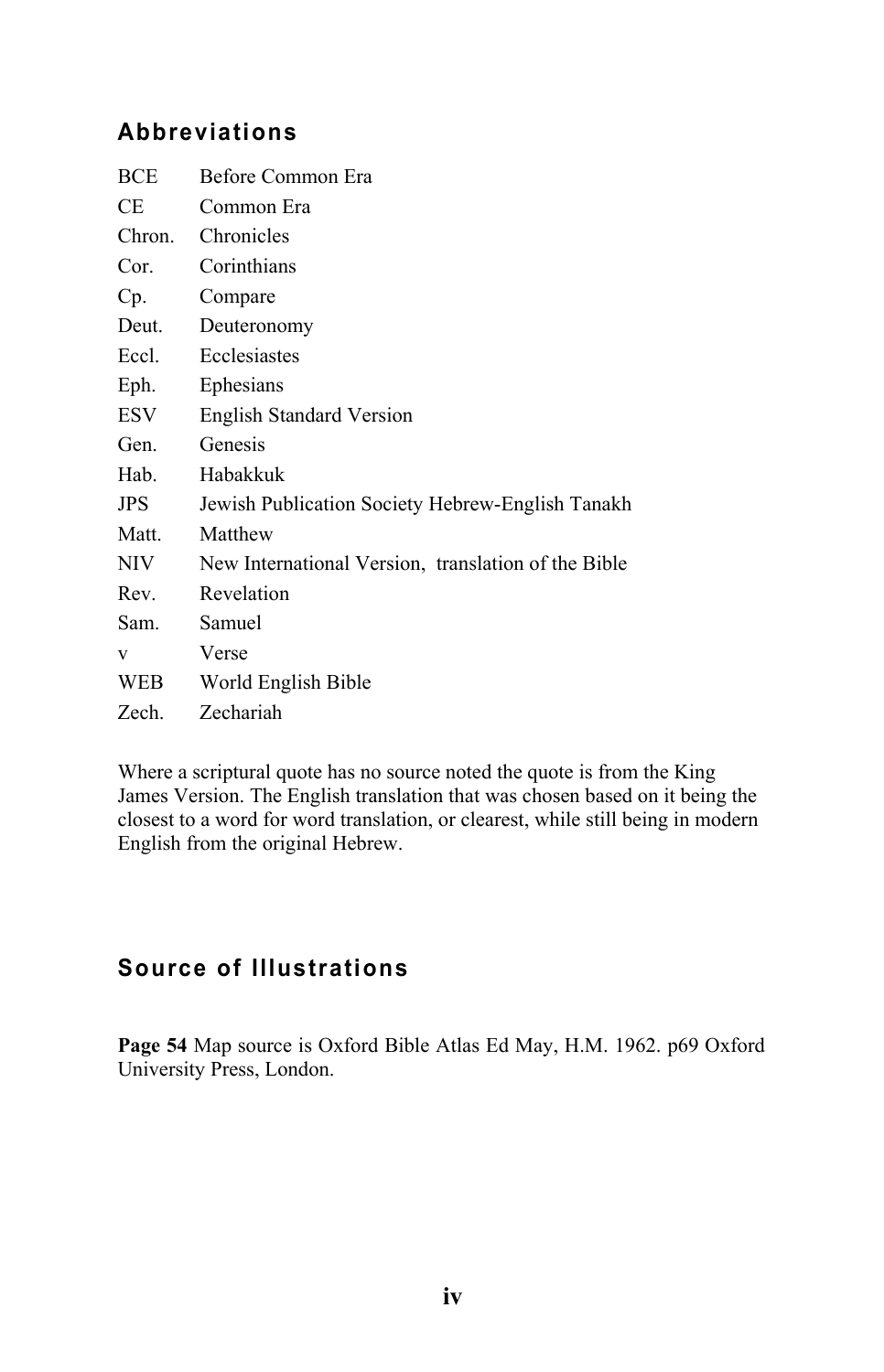# **Chapter One**



## **The Concept of Eden Restored**

The concept of an Edenic paradise is comprehended by possibly half the world's population. Not only is the concept deeply embedded in Western culture, it is also comprehended by much of the Eastern world with the spread of the understanding of the Koran's ideal of the reward in Paradise.

The ideal of Eden represents a strong desire for a better world, a more perfect world. The Eden ideal is aligned to *'Utopia'* meaning *'no-place'* from More's book written in 1515, in which he explains a perfect agrarian society, where each person tends their garden. Whenever those in the Western world speak of a more 'natural world', they are expressing a desire for a return to Eden.

This was tried by Thor Heyerdahl in 1934 when he searched for a place to live with his wife in harmony with nature. The failure of his experiment led to his conclusion that "one can't buy a ticket to Paradise."

This conclusion was even more poignant in 1974 when he wrote in *Fatu-hiva, back to nature.*

From all parts of the world we suddenly begin to hear the desperate voices of doom-prophets who tell us with computer curves and convincing statistics that mankind is heading for a total catastrophe. Their opponents- we would call them lullaby men- are equally busy telling the masses to sleep in peace. Science can take care of everything.

More and more young people are getting confused. They protest and try to get away. They run away from comfort...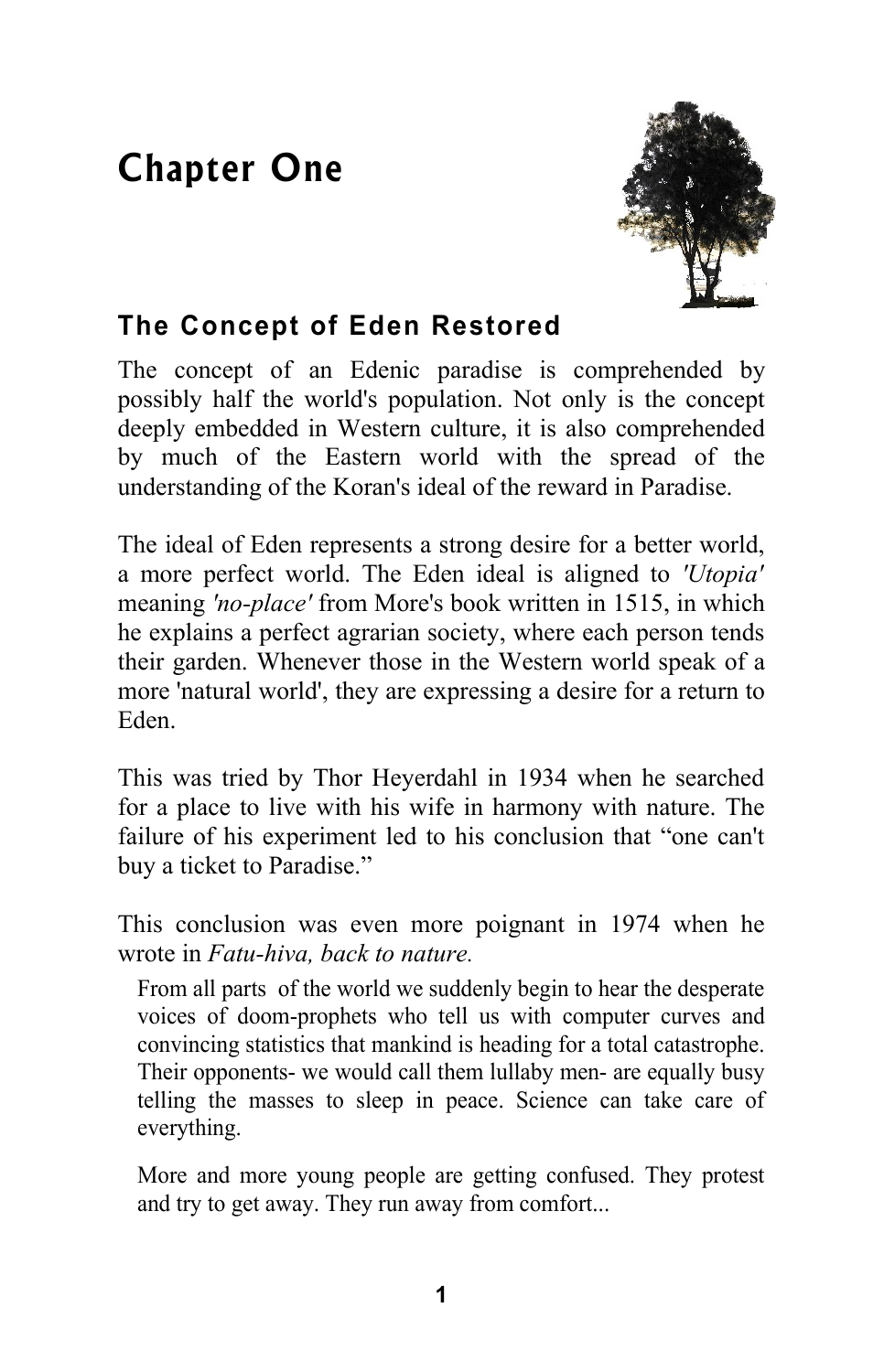The escapism Heyerdahl observed in the youth of the 1970's as they sought to change their world proved not to lead anywhere. At the turn of the millennium modern youth is still confused and they are either seeking a better world, an Eden, or trying to forget the possibility of oblivion as they "eat, drink and be merry" .

The word 'Eden' has a meaning in Hebrew, which encompasses the idea of being 'soft', 'pleasant' or 'a delight'. It means a soft pleasant garden. However, the Hebrew Bible states that the garden of Eden was taken away due to sin by Adam and Eve, through disobedience. The description of the changes to the environment in the curse recorded in the scriptures are an accurate observation of the world as it now is.

"Cursed is the ground for your sake. In toil you will eat of it all the days of your life. Thorns also and thistles will it bring forth to you; and you will eat the herb of the field. By the sweat of your face will you eat bread until you return to the ground, for out of it you were taken. For you are dust, and to dust you shall return." (Gen 3:17-19 World English Bible)

The growth of food crops is a battle against nature for all of the world's population. Modern farming relies on pesticides and weed control and, though mechanical aid is used, human sweat is still required. And all people are subject to disease that eventually, sooner or later, leads to death.

World leaders, philosophers and academics hope for something better, but it seems the human race is further from achieving Eden than ever. New scientific discoveries are tending to show human activity has a damaging effect on the planet at all levels, from the global climate to the local waterways. The world seems to be a fragile place, with an inbuilt tendency to decay and to suffer catastrophe.

But the greatest catastrophe may be the human power to destroy each other in war. Since the proliferation of nuclear weapons, people have feared mutually assured destruction (MAD).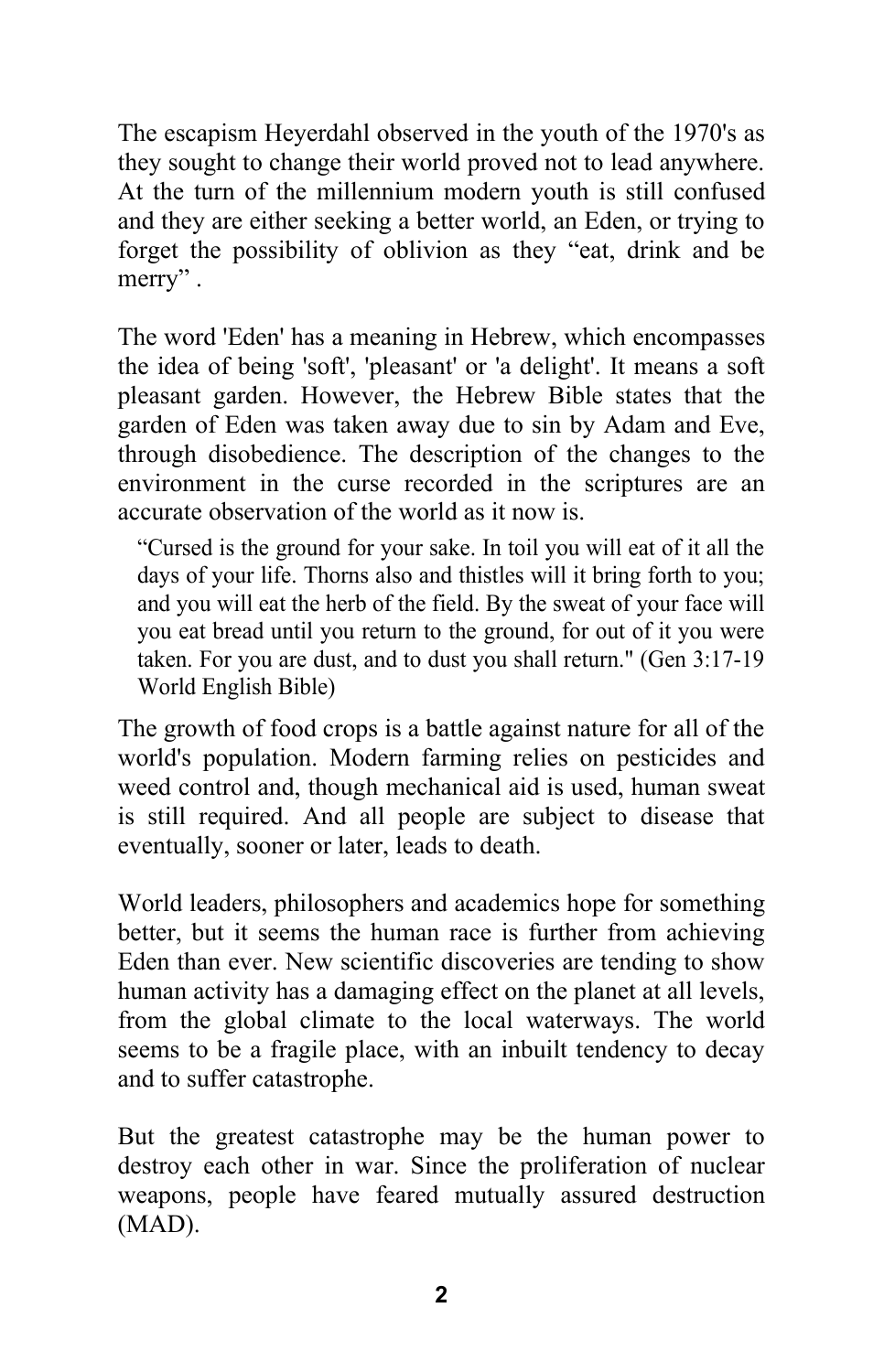For many years the Christian world has added to the sense of impending world destruction with talk of 'Raptures' and people being left behind.

The English translations of the Christian Bible may seem at first to support this.

The nations were angry, and your wrath came, as did the time for the dead to be judged, and to give your bondservants the prophets, their reward, as well as to the saints, and those who fear your name, to the small and the great; and

to destroy those who destroy the earth. (Revelation 11:18 WEB)

It seems, therefore, the Christian should expect that the earth should be destroyed by those who do not respect God. However, Strong's, a respected authority on the text, indicates the word 'destroy' in the original Greek, is diaphtheiro, and means to rot thoroughly, to ruin (passively decay utterly, figuratively pervert), corrupt, destroy, perish. The context determines the meaning. As the passage is from Revelation, this context indicates the 'earth' symbolises the *people* on it, not the physical items such as plants, trees and lakes. The passage could be rendered to "corrupt and cause to rot those who corrupt and cause to rot the earth." In more simple English. God will get rid of the bad apples that are rotting others. The passage is about a moral state and not the environmental state.

In fact the Bible is virtually silent on the issue of the natural environment. It is about people: their hope, their relationships and their future.

It seems a return to Eden is humanly impossible and, instead, the world is tending to decay and be subject to either natural or human induced catastrophe. And even if the planet is not a victim of catastrophe, some are predicting, based on their reading of events on the earth and the Christian Bible, that the earth is to be destroyed. Much evidence seems to be pointing to the destruction of the earth. Why would we be bold enough to say with confidence that the earth will endure?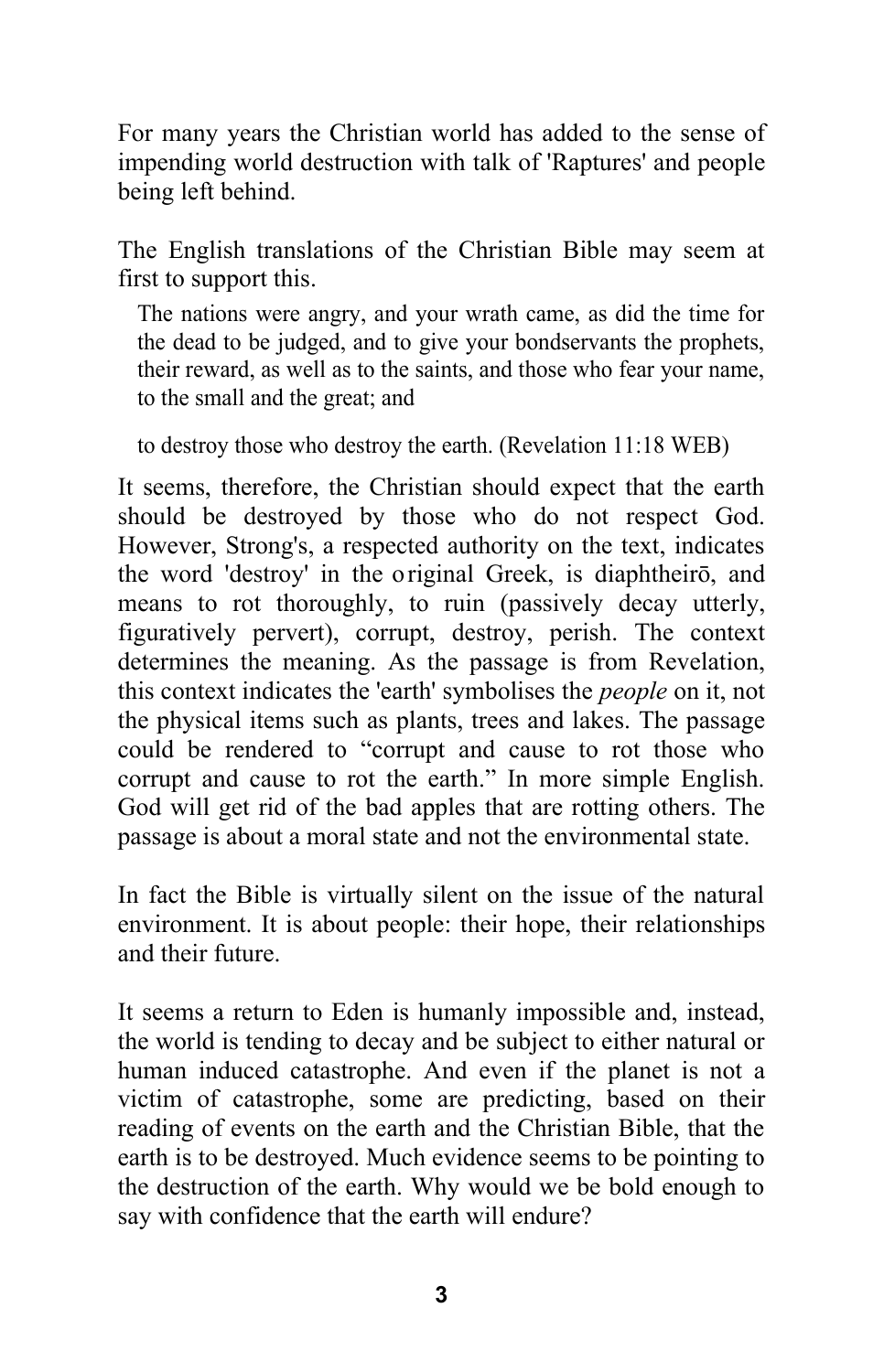### **The Earth Will Endure**

The evidence of the entirety of the scriptures favours an enduring earth. It says of Messiah, also the Christian saviour:

He shall judge the people with righteousness...

He shall judge the poor of the people, he shall save the children of the needy, and shall break in pieces the oppressor.

They shall fear thee as long as the sun and moon endure, throughout all generations. (Psalm 72:2-5)

In other words there will come a time when there will be equitable judgement on earth. At that time the people on the earth will reverence that saviour for as long as the psalmist can see into the future. And again,

My covenant will I not break, nor alter the thing that is gone out of my lips. Once have I sworn by my holiness that I will not lie unto David.

His seed shall endure for ever, and his throne as the sun before me. It shall be established for ever as the moon, and as a faithful witness in heaven. Selah. (Psalm 89:34-37)

King David of ancient Israel is promised that the son born after his death would have a reign that lasted a long time, as long as the sun endured. How long will the sun endure? It is to be noted that 'forever' here is not infinity, but a limited time, which is as long as the sun endures. With our current scientific knowledge we know this is a very long time in a human time scale. This king's reign will last a very, very long time.

These two passages by David inspire the title of this book: *an enduring earth.* 

Each of the following chapters can stand alone, and will, from different viewpoints, explore in detail the evidence in the Bible as to why the earth will endure.

And why we can indeed expect a new Eden on earth in the future.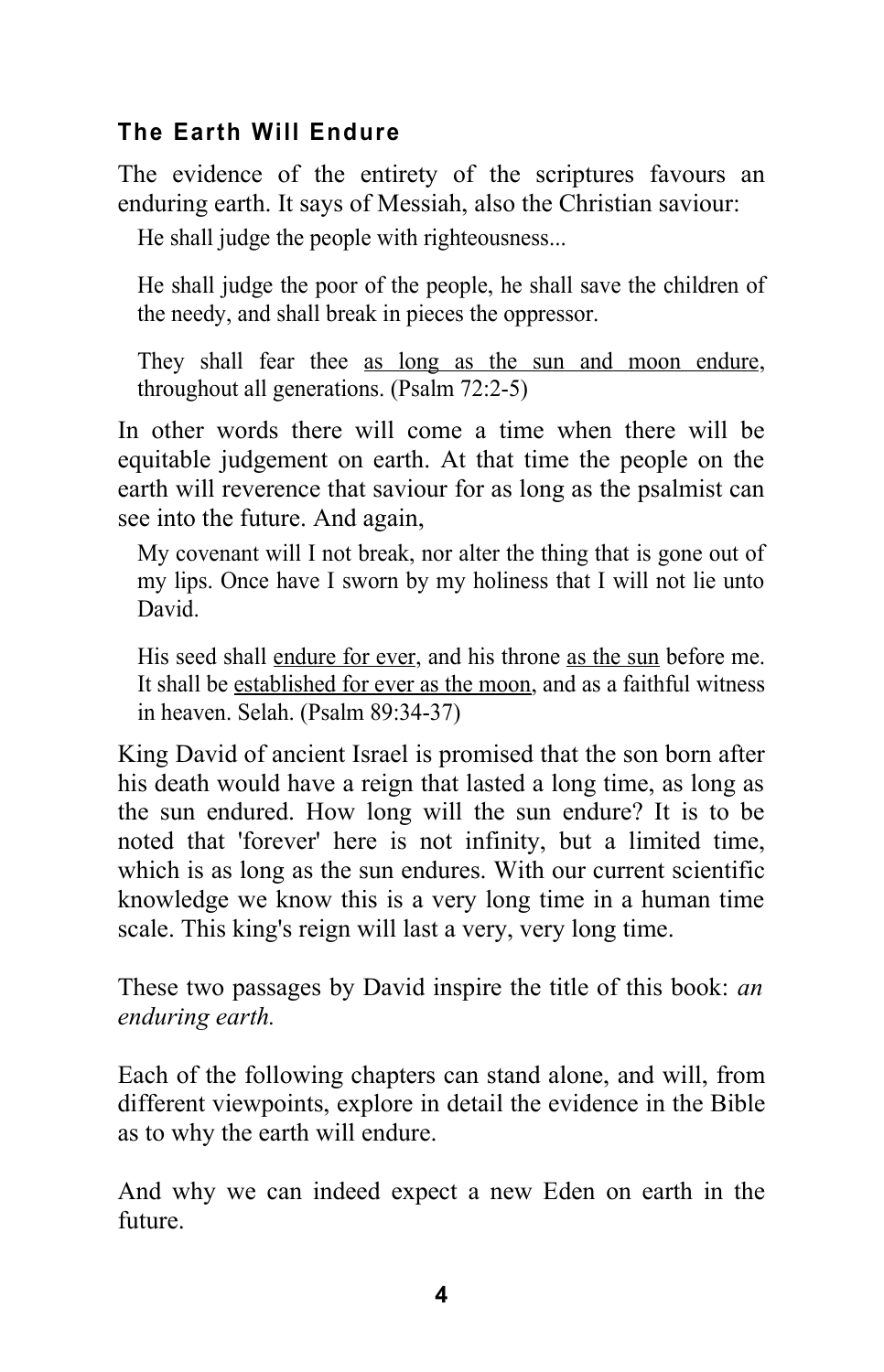## **Chapter Four**



## **Voice of the Prophets**

There are common themes in the writings of the Old Testament prophets, which when read together, present a clear picture of the future. These themes are taken up in the New Testament by the Messiah and the Prophets.

### **The Prophets wrote of a Messiah**

References to a Messiah in Isaiah and Moses used by Jesus and the Apostles have been explored. The word 'Messiah' is an Anglicised version of the Hebrew for "anointed", which is the ceremonial mark of becoming a King or High Priest in Israel. Following are some references to the idea of a saviour king/priest.

The sceptre shall not depart from Judah, nor a lawgiver from between his feet, until Shiloh come; and unto him shall the gathering of the people be. (Genesis. 49:10)

A star will come out of Jacob. A sceptre will rise out of Israel, and shall strike through the corners of Moab, and break down all the sons of Sheth. (Numbers 24:17 WEB)

when thy (David's) days be expired. I will raise up ... of thy sons... He shall build me an house, and I will stablish his throne for ever. I will be his father, and he shall be my son:.. his throne shall be established for evermore. (1Chron. 17:11-14 cp 2 Samuel 7:12-16)

The prophets refer to this concept of a king

Behold, the days come, says the LORD, that I will raise unto David a righteous Branch, and a King shall reign and prosper, and shall execute judgment and justice in the earth. (Jeremiah. 23:5).

Bethlehem Ephratah, though you be little among the thousands of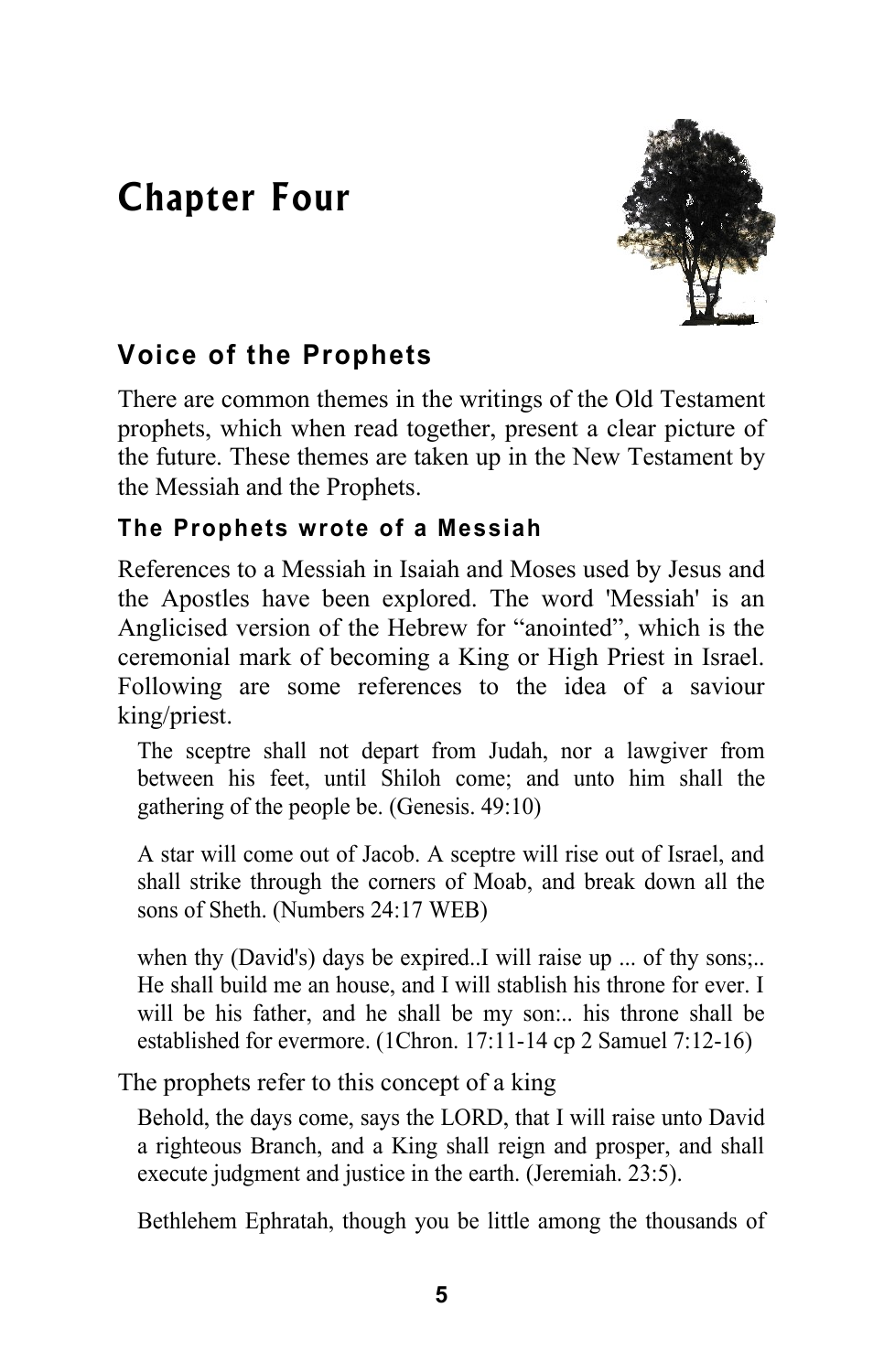Judah, yet out of thee shall he come forth unto me that is to be ruler in Israel; whose goings forth have been from of old, from everlasting. (Micah 5:2)

I will pour upon the house of David, and upon the inhabitants of Jerusalem, the spirit of grace..: and they shall look upon me whom they have pierced, and they shall mourn for him.. (Zechariah 12:10)

This idea of a saviour king from Judah is clearly a common theme, and Zechariah indicates he would be 'pierced'.

Luke in the Acts writes that Peter stated to a multitude that,

"Those things which God before had showed by the mouth of all His prophets, that Christ should suffer, He has so fulfilled ... and He shall send Jesus Christ, who was before preached unto you: whom the heavens must receive until the times of restitution of all things, which God has spoken by the mouth of His holy prophets since the world began ...

Yea and all the prophets from Samuel and those that follow after, as many as have spoken, have likewise foretold of these days." (Acts 3: 18-24)

Peter uses an interesting phrase here when he speaks of the *"restitution of all things"*. He says that *"all"* the prophets spoke of this. The meaning of this phrase is to be found in the Prophets' writings. It will be shown that this includes the coming of a king and the revival of the nation of Israel in the 'last days' as God's witness of His promise to all mankind of the reliability of the Word of God.

#### **The Prophets wrote of Israel's future Destiny**

The Prophets not only wrote and prophesied of the Messiah's death and resurrection, but also of the Kingdom of God, the destiny of Israel and the other nations.

In Isaiah 43: 9-12, the Lord says of Israel, *"Ye are my witnesses."* The nation of Israel, despite their alienation from God, stand as a `sign' of the truth and promises of the Bible. Men are always looking for signs and miracles, as confirmation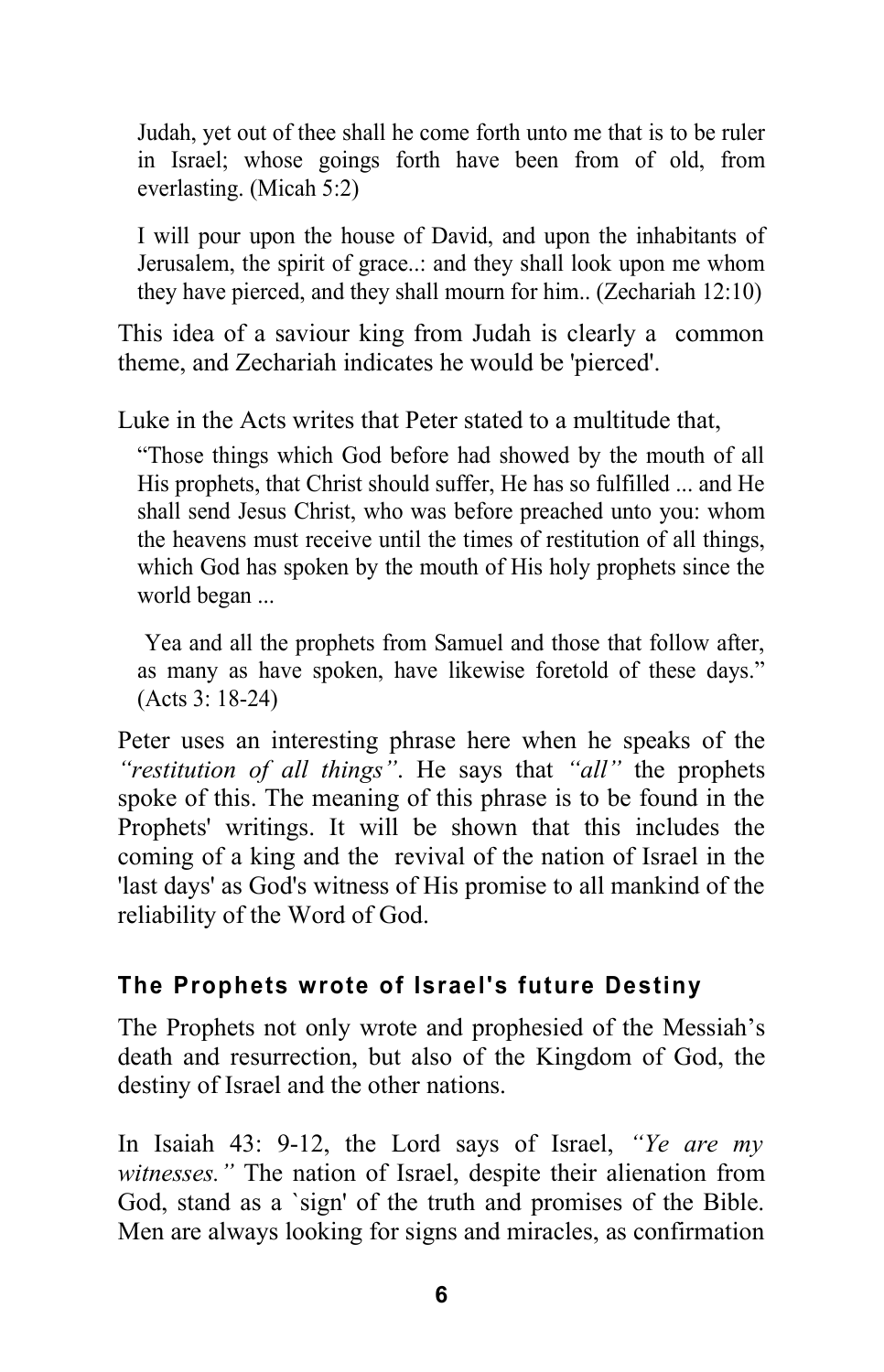of the veracity of God's existence and truth of the Bible, but there can be no greater miracle than the revival of Israel as a modern nation. The Jewish people have survived despite relentless persecution and attempts to annihilate them by such nations as the Romans, the Russians and their pogroms against the Jews and Hitler's Holocaust of World War 2.

Romans 11 deals extensively with Israel. Romans 11:1 begins with the question, *"Has God cast away his people?"* The answer is "No!". Romans 11: 25 states that *"blindness in part is happened to Israel until the fullness of the Gentiles be come in."* When will this occur? Luke provides the answer. In Luke 21: 24, Jesus prophesied what would happen to the nation of Israel.

"Israel shall fall by the edge of the sword and shall be led away captive into all nations. Jerusalem shall be trodden down of the Gentiles until the times of the Gentiles be fulfilled."

Since 1967, Jerusalem has been in the control of the Jews, for the first time in almost 2000 years and this is significant for us today as it fulfils Jesus' prophecy. It also fulfils many Old Testament prophecies as this regathering is a constant theme.

### **The Prophets stated that the Jews would be Scattered and Regathered**

If we search the prophets, we find that they all write about a regathering of the Jews, in the last days, out of all nations into which they have been dispersed. In the prophecy of Isaiah, the return of the Jews to the land of Israel is mentioned many times.

The remnant shall return, even the remnant of Jacob unto the mighty God. (Isaiah 10: 21) and

The Lord God who gathers the outcasts of Israel says, "yet will I gather others to him". Isaiah 56:7-8

In Isaiah 61:4 it is recorded that Israel

Shall raise up the former desolations and they shall repair the waste cities, the desolations of many generations.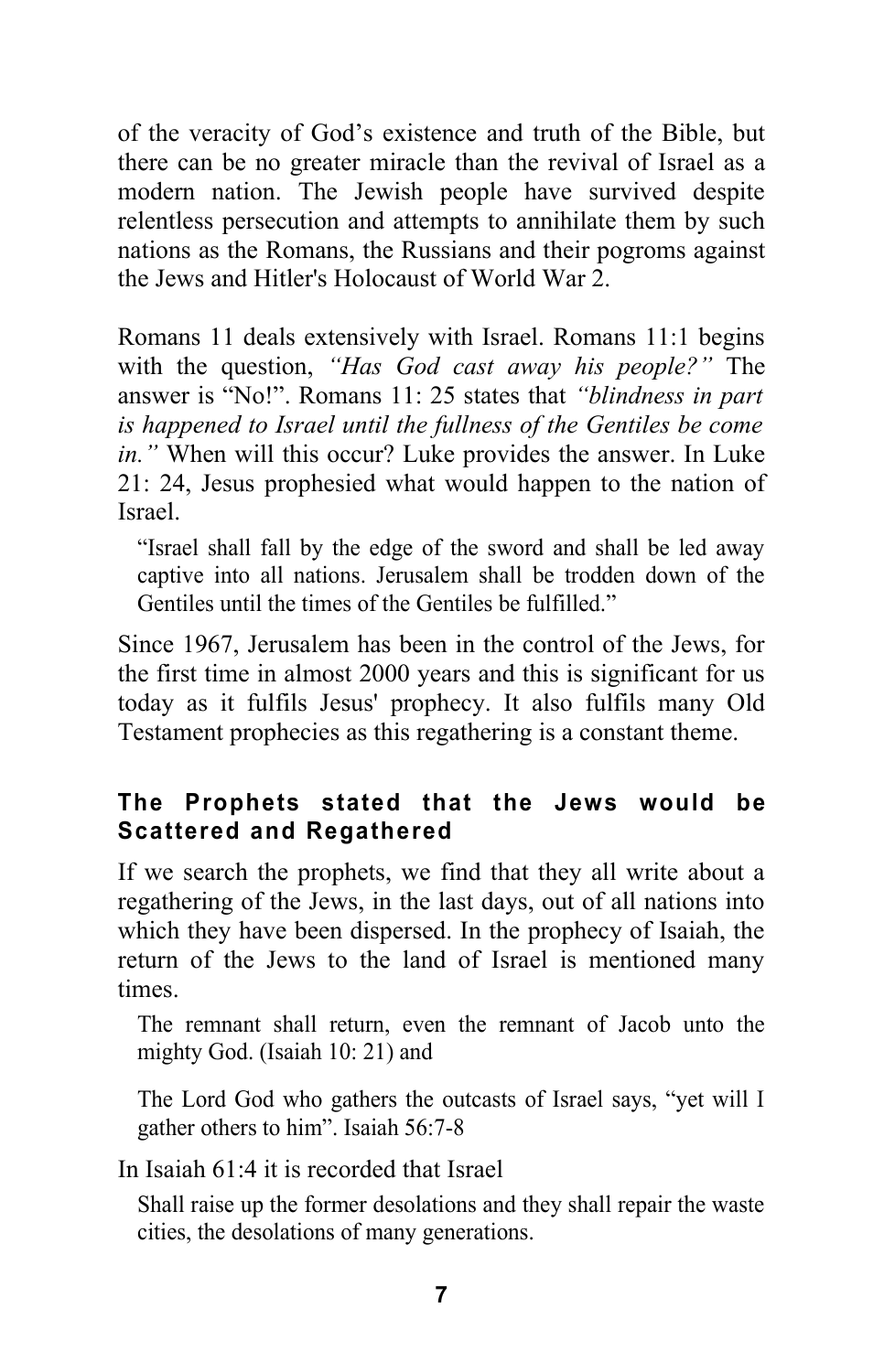This world's present generation stands in the privileged position of witnessing these amazing events fulfilling prophecy. Jeremiah also makes frequent references to the return of the Jews to their traditional homeland.

"I will bring them again into their land." (Jeremiah 16: 15-16)

"I will gather the remnant of my flock out of all countries whither I have driven them" (Jeremiah 23:3)

He that scattered Israel will gather him. (Jeremiah 31: 10)

Ezekiel also develops this prophetic theme where it is stated,

"...when I shall have gathered the house of Israel from the people among whom they are scattered". (Ezekiel 28:25)

### **The Prophets Speak of Many Nations' Futures**

The future of nations other than Israel are described. Most often this is in the context of a battle, or of judgement.

Behold, the days come, says the LORD, that I will punish all Egypt, and Judah, and Edom, and the children of Ammon, and Moab, and all that are in the utmost corners. (Jeremiah. 9:25-26)

This verse describes modern Jordan (Amman and Moab). The prophet Ezekiel mentions many nations.

Gog, prince of Rosh, Meshech, and Tubal:..I will bring you forth,.. Persia, Ethopia, and Libya.., all of them with shield and helmet; Gomer.. the house of Togarmah in the uttermost parts of the north; even many peoples with you...

Sheba, and Dedan, and the merchants of Tarshish, with all the young lions of it, shall tell you, Are you come to take the spoil?..

You shall come up against my people Israel,.. it shall happen in the latter days,.. that the nations may know me... I will make myself known in the eyes of many nations; and they shall know that I am Yahweh. (Ezekiel 38:1-23 WEB)

Gog is a title for the leader of a group of nations North of Israel. Rosh is Russia. They are opposed by "the merchants" who are linked to Saudi Arabia (the modern Sheba and Dedan).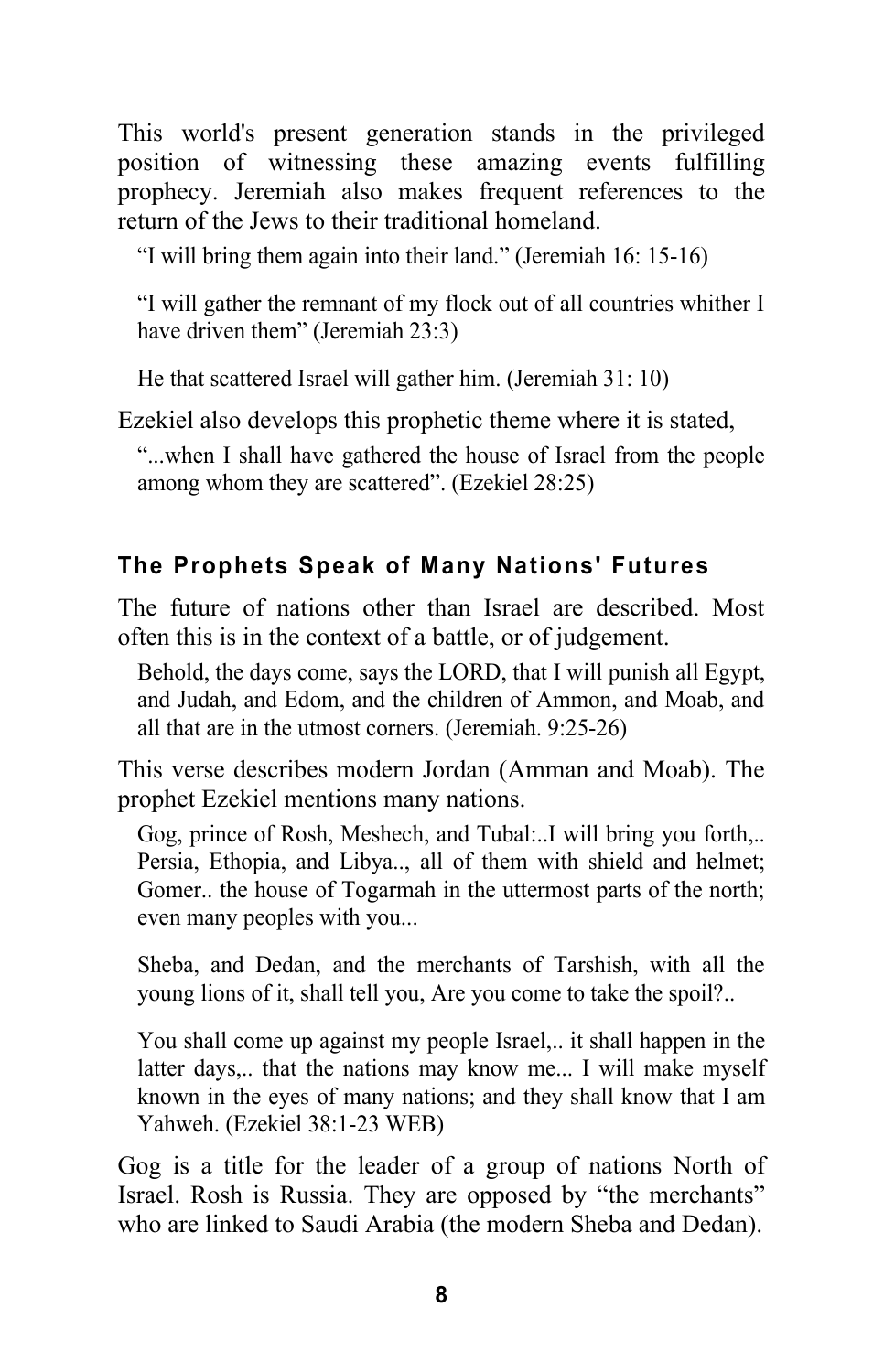I will also gather all nations, and will bring them down into the valley of Jehoshaphat, and will plead with them there for my people and for my heritage Israel, whom they have scattered among the nations, and parted my land. (Joel 3:2)

For I will gather all nations against Jerusalem to battle (Zech. 14:2)

And I will shake all nations, and the desire of all nations shall come: and I will fill this house with glory, (Haggai 2:7)

It shall come, that I will gather all nations and tongues; and they shall come, and see my glory. (Isaiah 66:18)

The prophets speak of a gathering of nations. Some focus on the nature of the war or judgement and others focus on the aftermath, which will reveal the glory of Yahweh.

### **A Future House of Prayer Detailed**

Ezekiel writes of Israel scattered and regathered, a major war followed by peace and righteous rule. He follows this by his prophecy of a Temple, devoting a large proportion of his text to it. The Temple that Ezekiel describes in so much detail has not yet been built. So much of his prophecy was devoted to this Temple, that we must conclude that it is important in the Divine scheme. Ezekiel is not the only prophet who refers to a Temple, to a House of the Lord.

Other prophets, although in not so much detail, refer to a house of the Lord, which is to be built in the future. They all clearly agree on its location.

Micah 4:1-3 states that the location is to be Mt Zion and Jerusalem. He writes *"in the last days... shall the mountain of the house of the Lord be established.*" Many nations shall *"go up to the Mountain."* People will be taught of God, for *"the law shall go forth from Zion, and the word of the Lord from Jerusalem.*" God will judge the nations. Here, again, in this prophecy, the vision is given of the House of the Lord.

In Isaiah 56:6-7, Israel and the sons of strangers (Jew and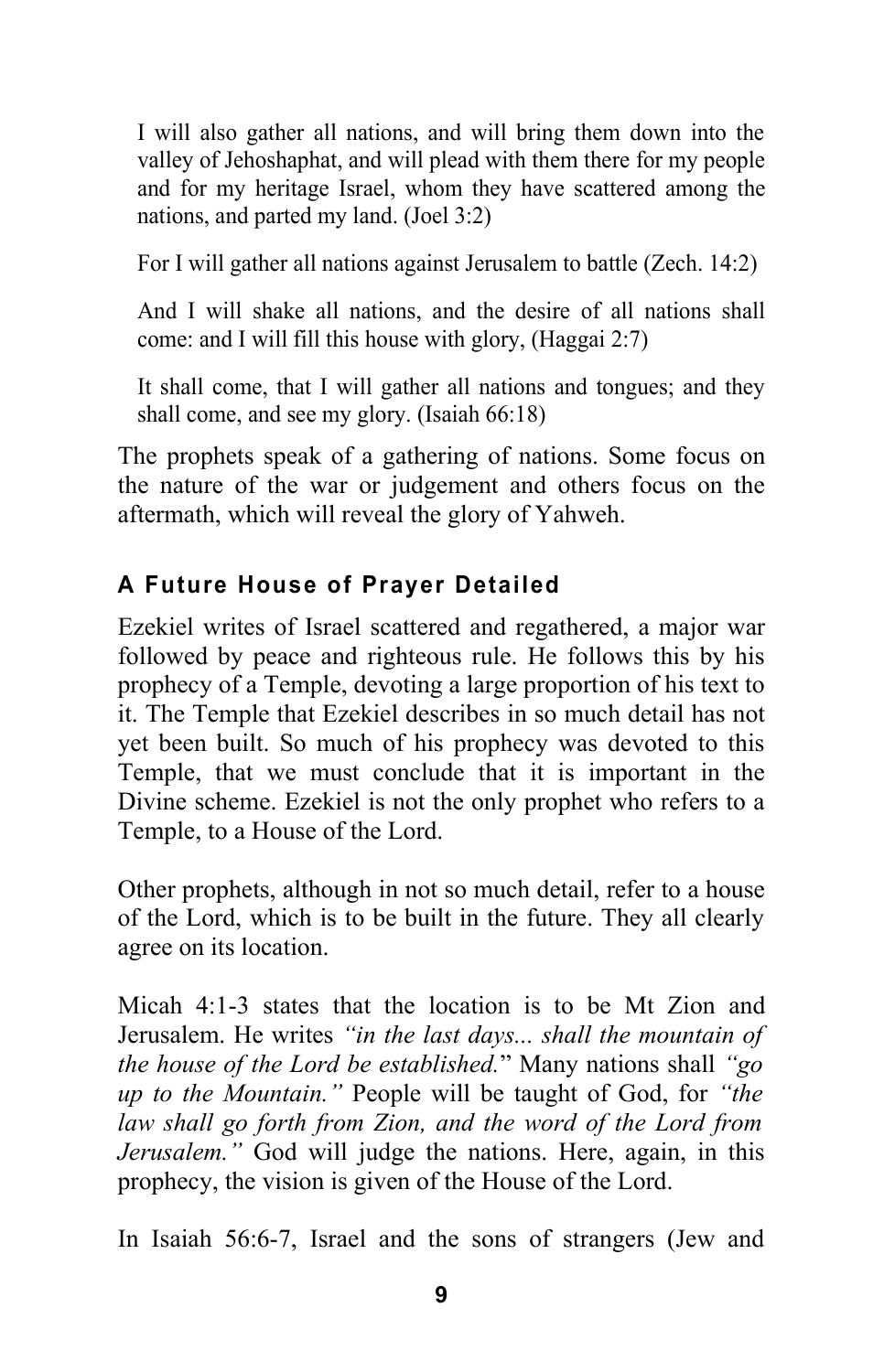Gentile) *"that join themselves to Yahweh, to serve him, and to love the name of Yahweh... even them will I bring to my holy mountain and make them joyful in my House of Prayer"*. Again there is here an association of a House of Prayer and a mountain, an altar, sacrifices and burnt offerings. It shall be called 'an House of Prayer for all people'. Isaiah refers to the gathering of the 'outcasts of Israel' which refers to modern Israel since 1948. In his ministry, the Messiah quoted from this section of the Old Testament.

Isaiah 60 describes a glorious time when the Lord *"will glorify the house of my glory."* This house has walls, offerings and gates. Verse 14 speaks of the *"city of the Lord, the Zion"* as a literal house and location. Isaiah 66 describes Jerusalem and a time of peace when *"all flesh come to worship before me".* People will come on horses, in chariots and on swift beasts to bring an *"offering in a clean vessel into the house of the Lord."* (verse 20) If this is not a literal house,why are there such vivid images of vessels in the house and the transportation of people created? There is no event in history that can be related to this prophecy.

Joel 3 states that when the *"Lord your God (is) dwelling in Zion, my holy mountain, then shall Jerusalem be holy."*

Amos 9:10-14 presents a time of trouble after which the Lord *"will raise up the tabernacle of David... I will raise up its ruins and I will build it as in the days of old"* and in verse 14, the time is clearly specified, *"I will bring again the captivity of my people and they shall build the waste cities."* Since 1948 the Jews have once again established their homeland and brought the land of Israel from a wasteland to a productive land and established cities as prophesied.

Isaiah chapter 2 states that *"in the last days that the mountain of the Lord's House shall be established... all nations shall flow unto it."* There will be a time of peace and the Law of the Lord shall go out of Zion and Jerusalem.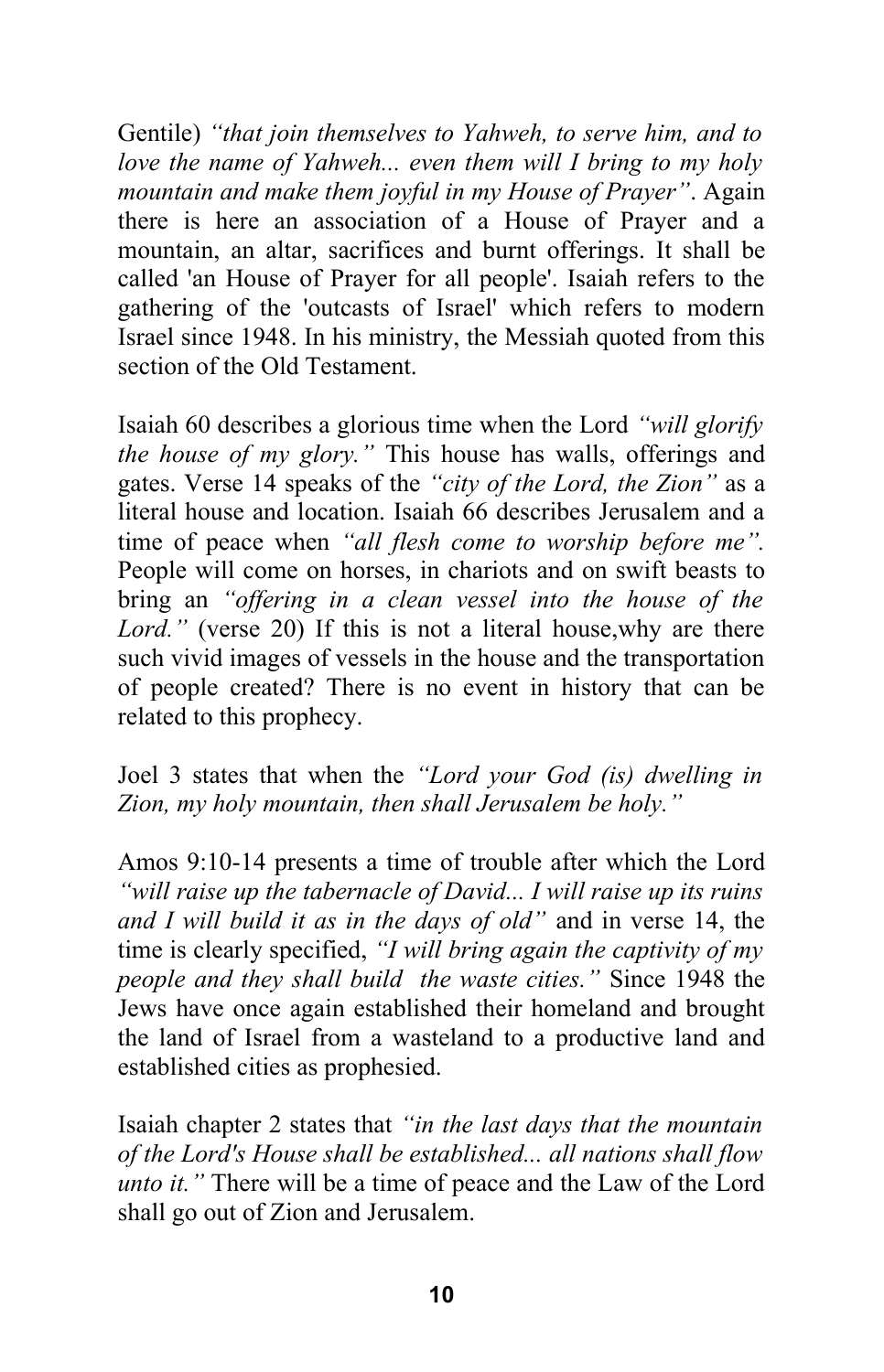Isaiah, also states that the Lord will arise *"to shake terribly the earth* "(Isaiah 2:21). This is also developed in other prophecies. Haggai 2:6 records that *"I will shake the heavens and the earth, and the sea, and the dry land."* Isaiah 24:15-23 describes judgements that will come on the inhabitants of the earth.

"The earth shall reel to and fro like a drunkard and shall be removed like a cottage," and then "Yahweh of Hosts shall reign in mount Zion and in Jerusalem and before his ancients gloriously."

The topography of the land will be greatly changed. Zechariah 14:4 states that the mount of Olives shall *"cleave in the midst thereof... half of the mountain shall remove toward the north and half of it toward the south"* with the effects of an earthquake. "*All the land shall be turned as a plain from Geba to Rimmon, south of Jerusalem"* A massive earthquake will change the landscape and cause widespread devastation in Israel and elsewhere.

Haggai 2:6-9 presents the shaking of the earth. God says that "I will fill this house with my glory" and that "the glory of this latter house shall be greater than of the former." The former house built by King Solomon was destroyed and the prophet here states that another house of prayer will be built.

Zechariah 14:8-9, 16, 20 describes a time of turmoil and upheaval followed by peace, *"The Lord shall be king over all the earth".* The people will go up to Jerusalem to worship and keep the feast of tabernacles. Verse 20 details the 'Lord's house', 'pots' and 'bowls', which indicates a literal building. What reason could there be for such detailing of these things other than to impress upon us that there will be a house of prayer built in the future?

In Zechariah 6:12-13 we are told that the Branch (the Messiah) *"shall build the Temple of the Lord."* He shall sit upon the throne and in verse 15, *"they that are afar off shall come and build in the Temple of the Lord."* Here also is a reference to 'strangers', the Gentiles, being involved in the construction of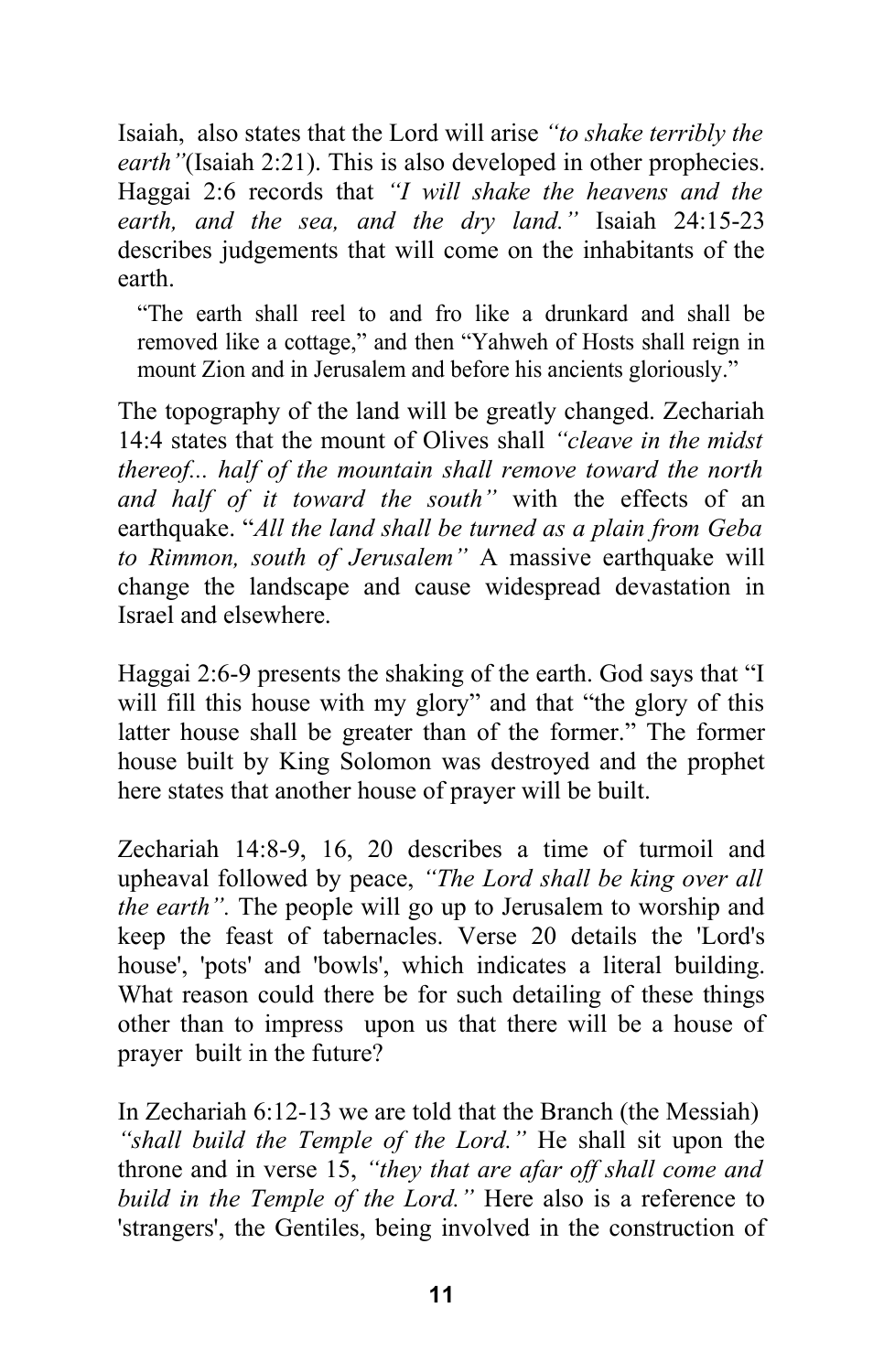this house. Zechariah 8:3,22 states that the Lord *"will dwell in Zion"* and Jerusalem will be *"called a city of truth".* In verse 22 it is recorded that people from many nations will go up to Jerusalem to pray and worship.

Malachi 3:1-3 speaks of the Lord coming to his temple. The Messiah's first coming did not fulfil this prophecy completely as we read in verse 12 that *"all nations shall call you blessed for ye shall be a delightsome land."* Since A.D, 70, Israel could not be regarded as a 'delightsome' land. It has seen conflict and desolation by Romans, Turks and Arabs.

### **The Temple, King and Future Peace on Earth**

The Psalms make frequent references to a time of peace that coincide with a temple that would be established in Jerusalem. There was no temple built in Jerusalem during David's lifetime, but David longed for the time when the Lord would reign in Jerusalem. This time of peace and righteous rule are also described in the Psalms. In Psalm 2: 6 it is stated that .

Yet have I set my king upon the holy hill of Zion

which follows the subjection of the rulers of the earth that

Took counsel together against Yahweh and against His anointed. (verse 2)

The Psalmist in Psalm 48: 8 looks forward to the time when God will dwell in His city and *`God will establish it forever.'* Psalm 72 beautifully depicts a time of peace when

He shall judge thy people with righteousness ... In his days shall the righteous flourish and abundance of peace as long as the moon endures. (vs. 2 and 8) and

All nations shall serve Him ... let the whole earth be filled with His glory. (vs 11 and 19)

The psalmist sees the time when

I will worship towards thy holy temple ... and the kings of the earth shall praise thee. (Psalm 138: 2-4)

There are many Psalms that place the worship of Yahweh, the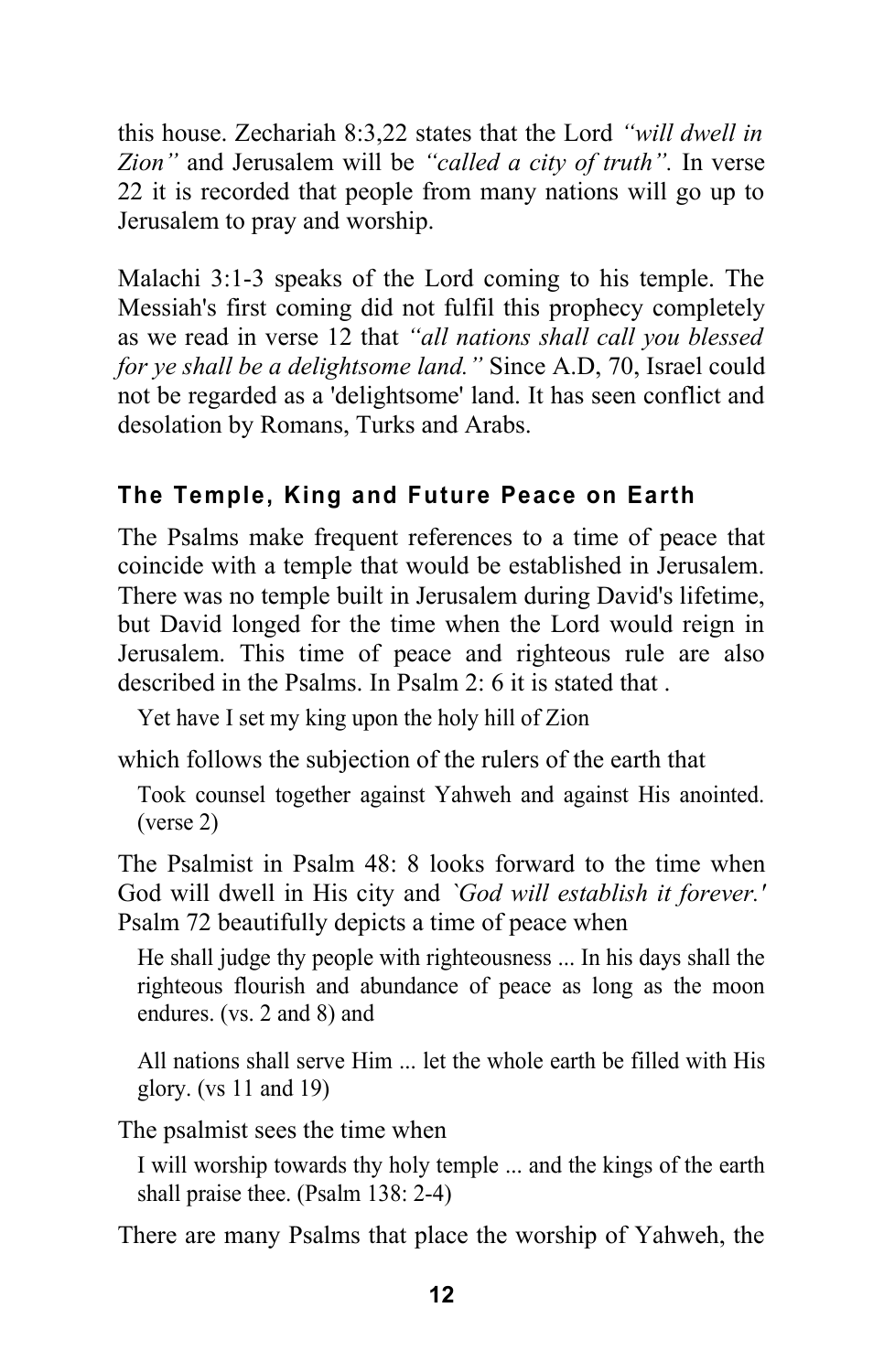God of Israel, in Jerusalem, when both Jew and Gentile will bring offerings to the Temple.

The writings of the Prophets are generally dismissed as having been fulfilled and Israel cast off. Much has been 'spiritualised' in the concept of a 'spiritual house of faithful believers'. The faithful in the Bible are styled a 'spiritual' house, but this does not give any reason for the negation of the promises detailed in the Prophetic writings.

Jesus endorsed Isaiah when he quoted the words of Isaiah 56:7 saying to the Jews, *"My house 'shall' be called the house of prayer; but you have made it a den of thieves"*(Matt. 21:13). He envisaged a future Temple, obviously not Solomon's temple but that of Ezekiel's prophecy, a far grander temple, in a future time, when justice, peace and righteousness will prevail on this earth. This is clearly indicated by His use of the future tense, 'shall'.

### **The Prophets speak of Future Glory on Earth**

The themes that occur in all the prophets include the regathering of Israel after being dispersed among many nations; a shaking of the earth as in an earthquake; Yahweh's House of Prayer for all nations in the mountain of the Lord, which is Zion; Jerusalem as a holy city; Yahweh's Law going forth from Jerusalem and people from all nations going to Jerusalem to worship Yahweh.

A lot of what the Prophets wrote about has not yet come to pass. If Jesus gave his followers the advice to place importance on the Prophets, it should follow that the Christian should also take heed to their writings.

In 2 Peter 1:19-20, Peter advises, *"We have a more sure word of prophecy...no prophecy of the scripture is of any private interpretation."* Peter warns in 2 Peter 2:1-2 about `false' teachers *"who privily shall bring in damnable heresies."* It is to the Word of God that we must go, not to man's vain